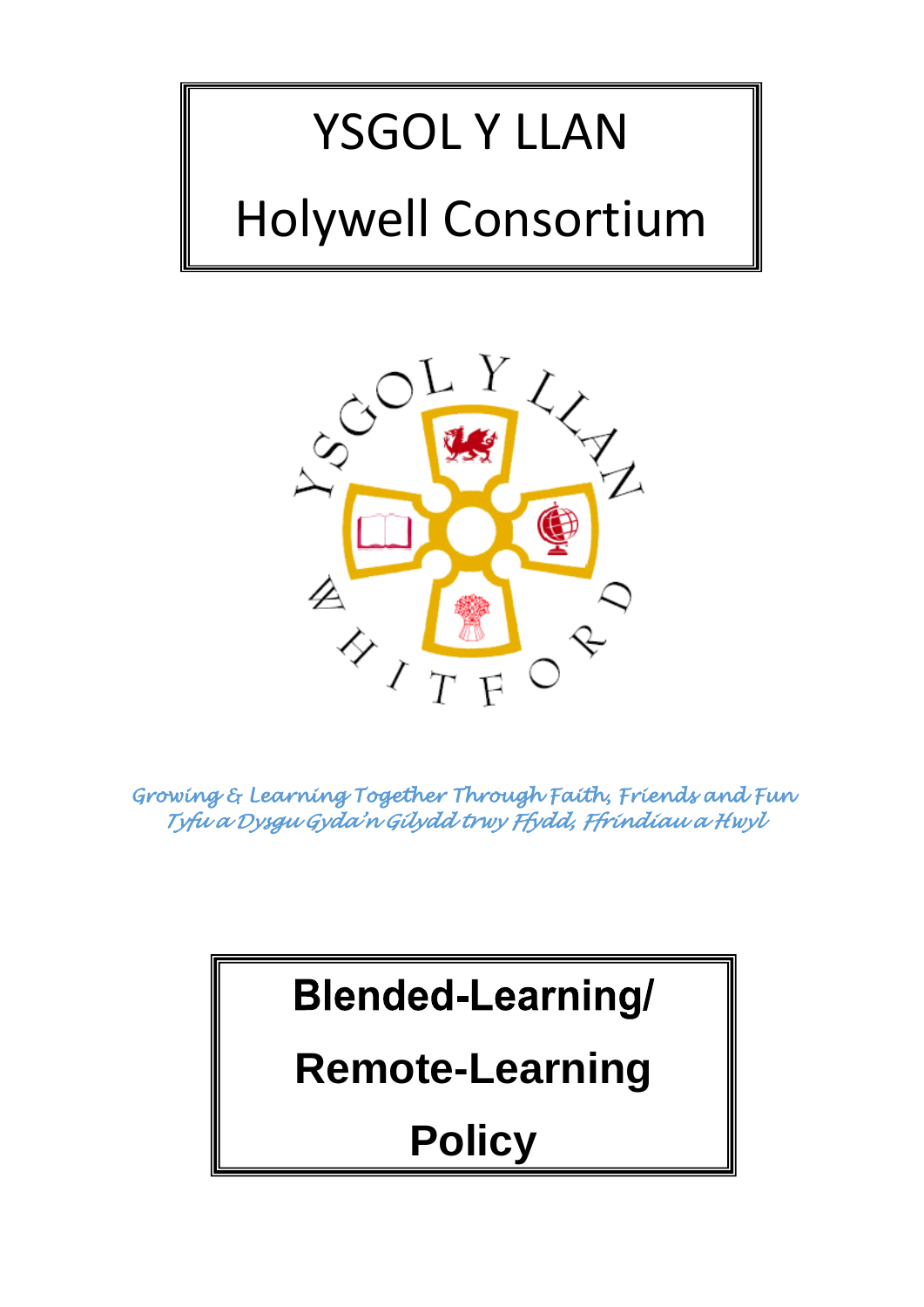#### **Blended-Learning/Remote-Learning Policy**

This policy covers the support for pupils in the event of Blended-Learning/Remote-Learning being implemented.

Blended-Learning is a style of education in which pupils learn via electronic and online media **as well as** traditional face-to-face teaching.

Remote-Learning is whereby pupils access **all** their learning through electronic and online media.

#### **Purpose**

The purpose of this policy is to certify there are procedures in place to ensure pupils are supported effectively in the event they are unable to be taught within the school.

In the event that the school or classes are closed due to the need to isolate, the policy will identify the steps in place to ensure all pupils are able to access learning while at home.

The need for equity will be identified, and support for both parents and pupils in accessing effective teaching will be addressed.

#### **Format**

Through the effective implementation of the Digital Competency Framework pupils currently make use of Hwb, Wales' Digital Learning Platform, meaning they have access to a number of digital learning environments through their Hwb login and Google Classroom.

We also makes use of Seesaw as a digital learning tool, this is used from reception to Year 4 and is also used for it's parental liaison features throughout the school.

The main learning platforms used by Ysgol y Llan will be Seesaw for Reception – Year 4 and Google Classrooms for Years 5 & 6. The rationale behind the use of two platforms is the depth of complexity in being able to effectively access these platforms.

Foundation Phase classes and Year 3 and 4 will make use of Seesaw to support pupilsin the event that Remote-learning is required. Year 5 and Year 6 classes will make use of Google Classrooms.

#### **Equity**

The use of Seesaw and Google Classroom will ensure **all** pupils are able to access the learning opportunities provided by class teachers equally.

In Foundation Phase, Year 3 and Year 4 classes, the teacher will provide all pupils accessing learning through Seesaw with their Remote-learning login details prior to any school/class closures, and Years 5 and 6 making use of Google Classroom will have been supplied with their Hwb login details.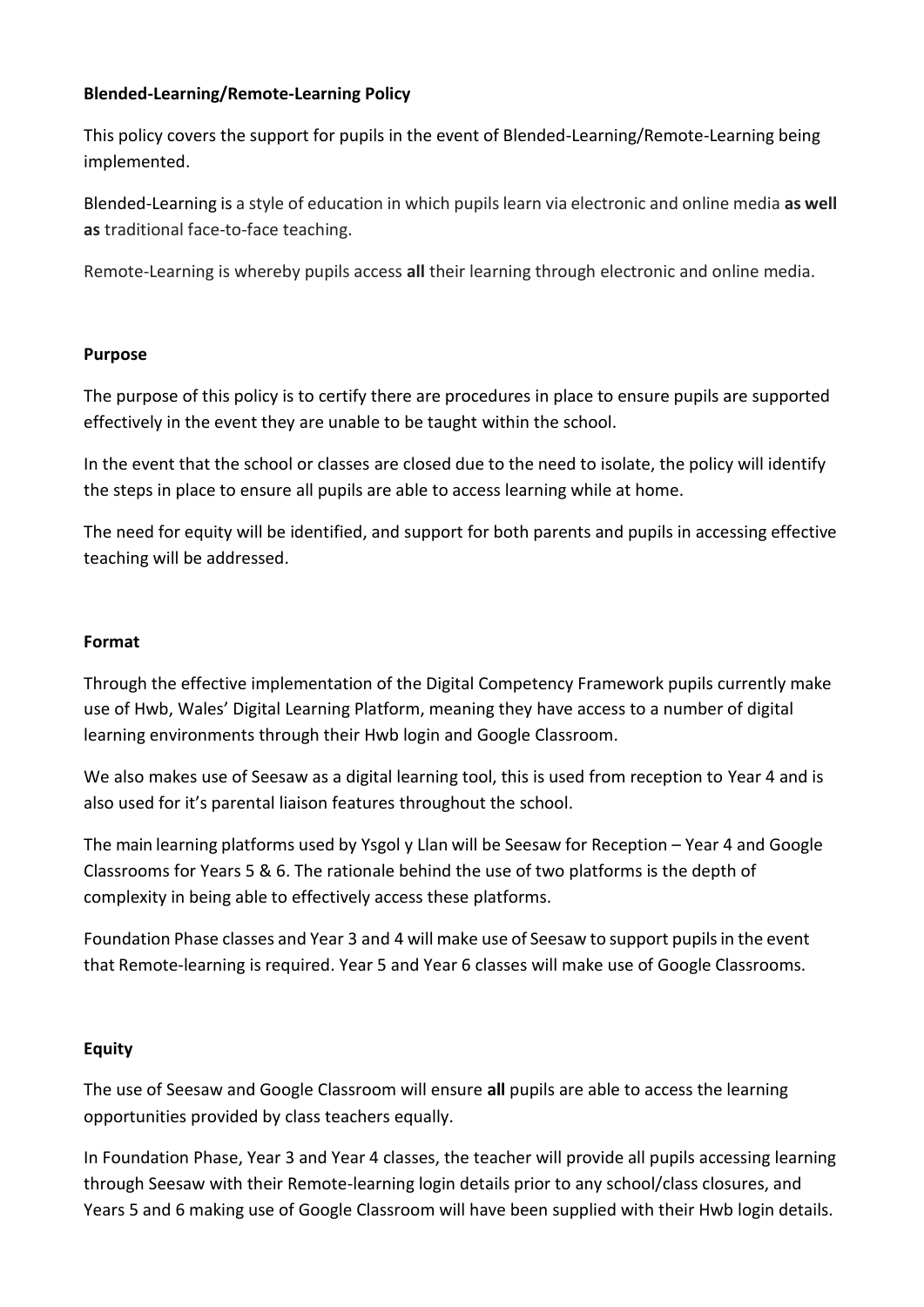In the event that pupils do not have the equipment/facilities at home to access their learning online they will be informed to contact the school who could arrange for a device to be loaned from County Hall or the school. The serial number of the device will be recorded prior to it being taken home.

Pupils will be familiar with the platforms used by their class teachers having used Seesaw throughout Foundation Phase and made increasing use of Google Classroom as they progressed through the school to year 6.

The level of support at home should be taken into account in the activities/work set for pupils. Activities/work being setshould be a consolidation of work already completed in school or have clear teaching points for pupils to not need further explanation from parents/guardians.

#### **Support**

Pupils will be familiar with both Seesaw and Google Classroom due to its use within school. The complexity of tasks will vary due to experience of pupils and the learning opportunities they have had during their time in school.

Support for any parents will be provided by the relevant teacher. If a child doesn't complete work set, on the third day, a member of teaching staff will follow up with a direct message via SeeSaw. By the fourth day, the school office will make a phone call home.

#### **Expectations**

The expectations of the stakeholders while implementing a Blended/Remote Learning may vary, therefore clarification on the matter is needed.

Amount of work set: pupils should expect 2-3 activities/tasks a day. Some of these activities will take longer than others depending on the age and capabilities of the individual child. In some cases, KS2 teachers might indicate how long a child should take on a task. Pupils may be directed to additional learning activities in the event that initial activities are completed quickly. Work will be set will be set from the beginning of the week and will last the week. Activities set are expected to be returned by pupils.

Feedback: the level of feedback provided should address any misconceptions held by the pupils in the work submitted, and acknowledge the work completed. Pupils should be made aware that their work has been seen and feedback will be given regularly.

Submission of work: pupils will be expected to complete the work each day of the week to ensure teachers are not overloaded with the return of more than 3 pieces of work per pupil per day.

Pupil should also be aware that work should be returned digitally before the end of their 'normal' school day.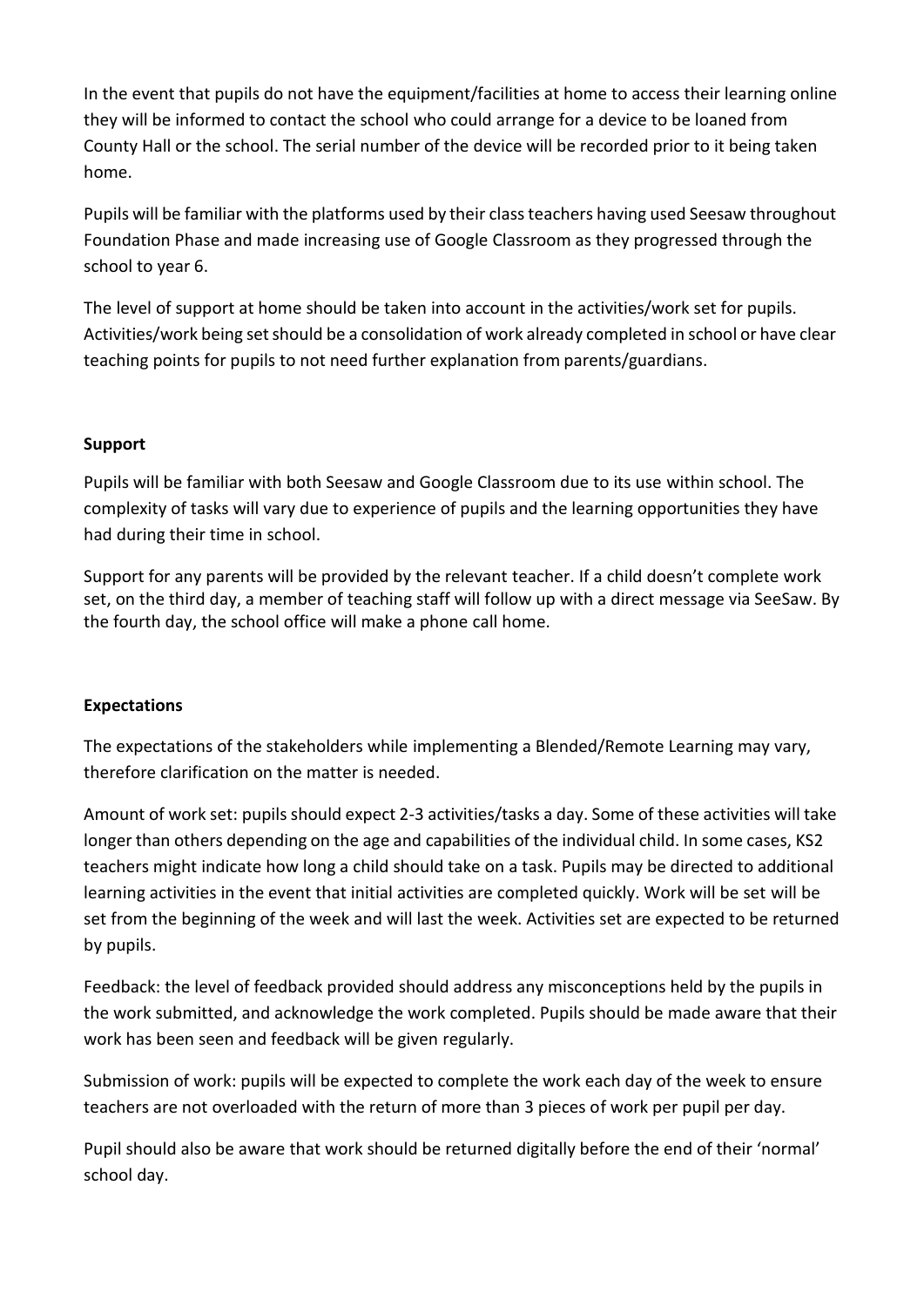In the event of a full lockdown for a contact group, teacher workload must be manageable. The expectation of work being completed by pupils before the end of the school day should allow ample time for feedback/recognition of work to be completed. Pupils submitting work after the school day will mean the marking of that work would fall into the following day.

NB. If a pupil submitted a week's worth of work (Max 15 pieces) on a Friday/Saturday/Sunday they should not expect feedback on all pieces.

Level of work set: the activity set for pupils should be a consolidation of work they would have already expected or should have clear teaching support if introducing new concepts or extensions.

#### **Safeguarding measures**

The use of Seesaw and Google Classrooms conform to GDPR regulations in terms of data protection and sharing of data.

Access to **Seesaw** is restricted to individual users which means families are only able to access their child's accounts while at home. Any work added to a child's account should be their own, examples of work from their peers should only be shared with the permission of the parent of that child and should celebrate accomplishment or effort alike.

Making use of **Google Classrooms** again allows pupils to only access their work and not the work of their peers. Sharing of good practice should once again be done only with permission through the 'Stream'.